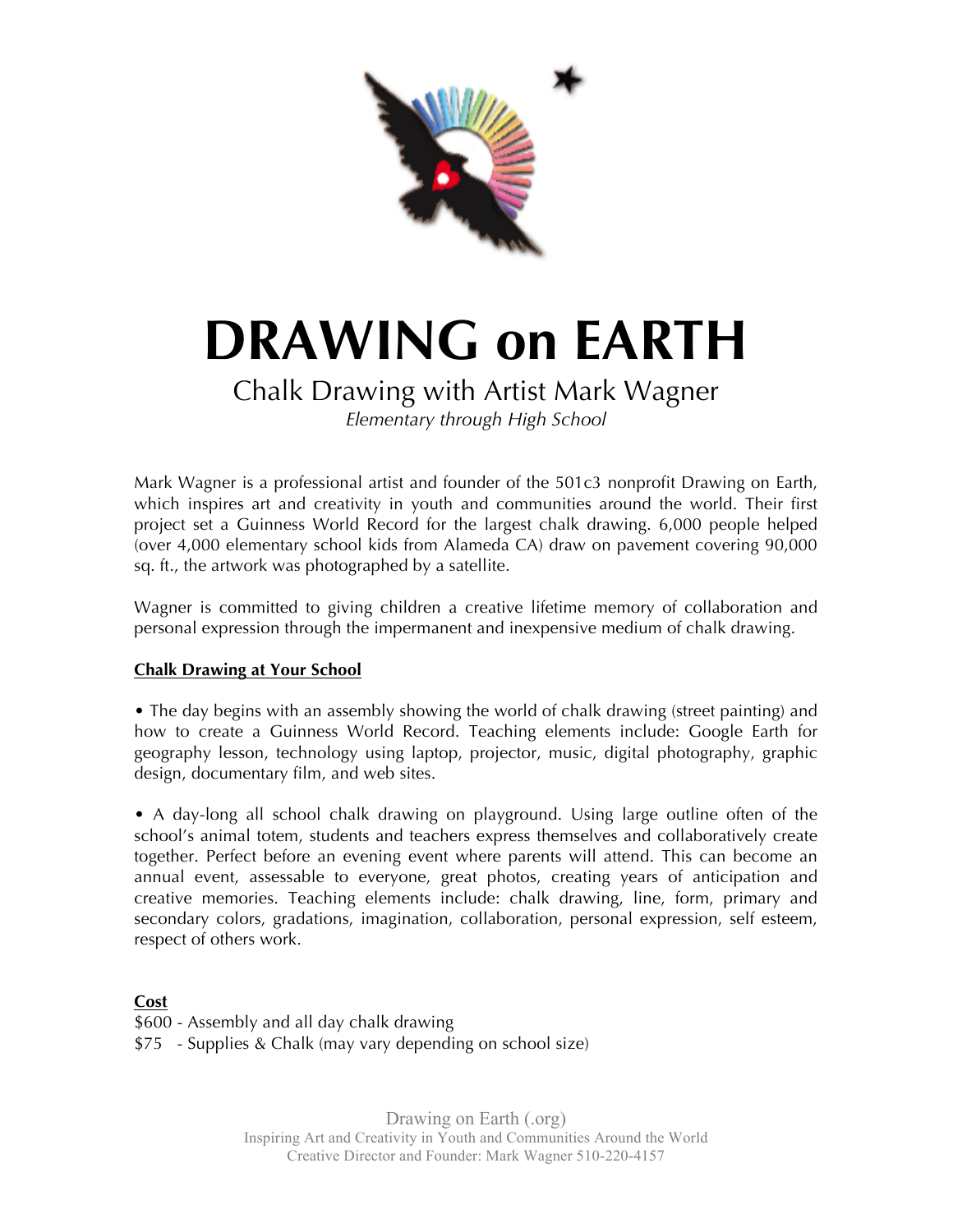#### **Dear School Principals and PTA,**

In 2008 with the collaboration with the City of Alameda, AUSD, the Alameda PTA Council, and Alameda Education Foundation, and with the help from almost every elementary school child, artist Mark Wagner created a collaborative experience where a Guinness World Record was set for the largest chalk drawing.

Years ago as a new school parent and art docent, Mark became aware of that there were NO art teachers in the elementary schools of Alameda, and he knew this was wrong. After years of chalk drawing annually at Franklin Elementary School and creating a year long artist-inresidency program, Mark had a vision of giving all the kids a creative experience that they would remember for the rest of their lives, and to also raise awareness and funds for the arts. "What we want to be doing is to nurture our children's creative spirit so that they can grow up and be free and help solve some of the world's problems."

Out of this world record project the 501(c)3 nonprofit **Drawing on Earth** was created. There is a book and 30 minute documentary film about the project, *Small Town ~ Big Vision. The Making of a World Record Chalk Drawing.* Their current project is a 5-year global illustrated story which began in Caracas Venezuela.

#### www.drawingonearth.org

**To learn more and book a chalk drawing date please contact Mark**

Email: mw@heartsandbones.com or call: 510-220-4157

**About Mark Wagner:** Mark Wagner's first artistic adventures were in rural Pennsylvania where as a second grader when he began to draw monsters and spaceships. Wagner credits his brother for sparking a desire to draw and his mother for her encouragement. A few years ago he was hired at Pixar to draw… you know… monster and spaceships

Wagner's artistic endeavors span 40 years. He holds a MA from John F. Kennedy University, and a BFA from Pratt Institute. Wagner is a concept artist in the film industry, graphic designer, illustrator, author, and film producer with clients as the Smithsonian Institution - Museum of Natural History, Pixar, Genentech, CBS, UC Berkeley, and SpaceX.

Wagner has taught art and creativity in a variety of venues from digital art colleges to graduate school and state prison. Wagner is also the author of "The Art of Being A Dad."

Wagner's other web sites www.heartsandbones.com www.marklewiswagner.com